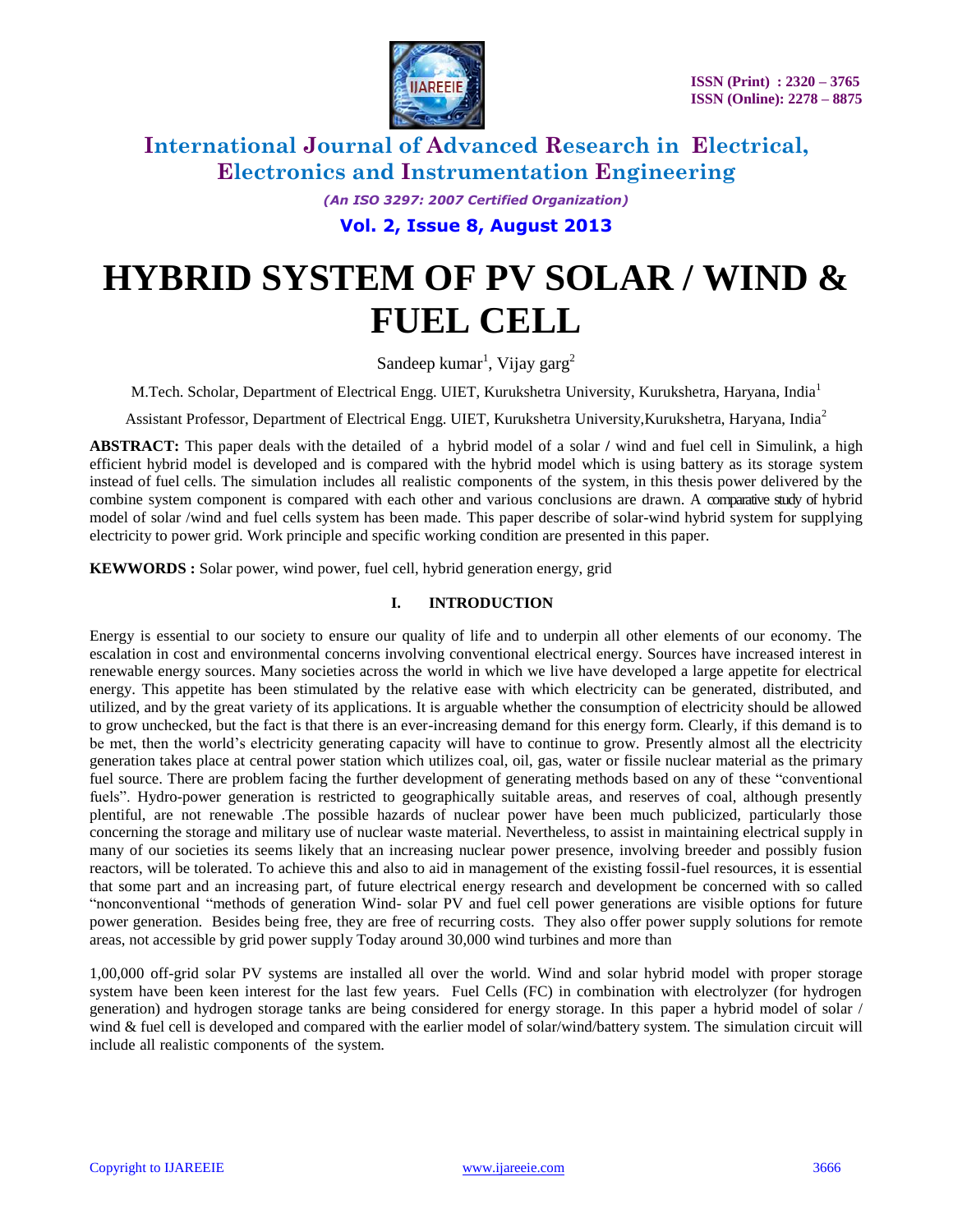

*(An ISO 3297: 2007 Certified Organization)*

### **Vol. 2, Issue 8, August 2013**

#### **II. LITERATURE REVIEW**

Hybrid models have been an effective means of producing generating electricity throughout the world. Lots of research work has been done and continuing the accommodate new advances in this system. This paper reports the probabilistic performance assessment of a wind, Solar Photo Voltaic (SPV) Hybrid Energy System. In addition to this solar/wind system with backup storage batteries were designed, integrated and optimized to predict the behavior of generating system.

This paper reports the various renewable energy available today with their uses and the impact them in future. This paper presents unit sizing and an economic evaluation of a hybrid wind/PV/FC generation system and a cost comparison with a wind/PV/battery system more over a computer programe has been developed to the system components in order to match the load of the site in most effective way. The cost of electricity and an overall system cost are calculated for each configuration. The study way performed using graphic user interface programmed in MATLAB.

This paper presents the various types of fuel cells with their various chemical reactions and their various parameters. This paper presents a decision support technique to help the decision makers to study the influencing factors in design of a hybrid-solar power system (HSWPS) for grind linked applications. The analytic Hierarchy Process was used to quantify the various divergences of opinions, practices and events that lead to confusion and uncertainties in planning HSWPS.

This paper proposes a hybrid energy system combining solar photovoltaic and wind turbine as a small scale alternative source of electrical energy where conventional generation is not practical. Simulation of the hybrid system under investigation was carried out by using PSIM software. A simple and cost effective maximum power point tracking technique is proposed for the photovoltaic and wind turbines. This paper provides a core of a CAD/CAA tool that can help designers determine the optimal design of a hybrid solar power system for either autonomous or grid link applications. This technique uses linear programming principles to reduce the cost of electricity while meeting the load requirement. A controller that monitors the operation of autonomous/grid linked system is designed.

This paper presents a fuel cell simulator designed and manufactured as electrical characteristic of fuel cell generation system using a simple buck converter to overcome the high price of the fuel cell system. In addition to this fuel bridge DC/DC converter and single-phase DC/AC inverter are designed and manufactured for fuel cell applications. This paper presents the different concepts of hybrid power generating system, the experiences from exploitation of hybrid solar wind power planet and the concept of solar power plant with fuel cell. The paper shows proposal of a new power plant with fuel cell and solar panels. This paper present, the development of a low cost fuel cell inverter system in detailed.

This paper details extensive experimental results of the proposed design on DOE (Department of Energy), National Energy, Technology Laboratory (NETL) Fuel Cell. This paper describes a concept of a distribution system that has enough generation to track its load without the help of a substation specifically; it addresses the presence of solid oxide fuel cells in the distributed generation mix. Two control loops are proposed, to guarantee that the fuel cell is protected by maintaining its cell utilization within its admissible range and within its admissible range and to tracking load changes and regulate the frequency on-linear simulation using MATLAB/SIMULINK is performed. This paper presents a model of the photovoltaic fuel cell generator (PVFC) for localized load management.

#### **III. DESCRIPTION OF THE HYBRID SYSTEM**

In this deals with the description of the different components such a solar/wind/fuel cells and there various parameters are also given in this.

#### *A. SOLAR ENERGY SYSTEM*

Solar energy is the most readily available source of energy. It is free. It is also the most important of the non-conventional sources of energy because it is non-polluting. Fuel cells, magneto hydrodynamic systems, and devices based on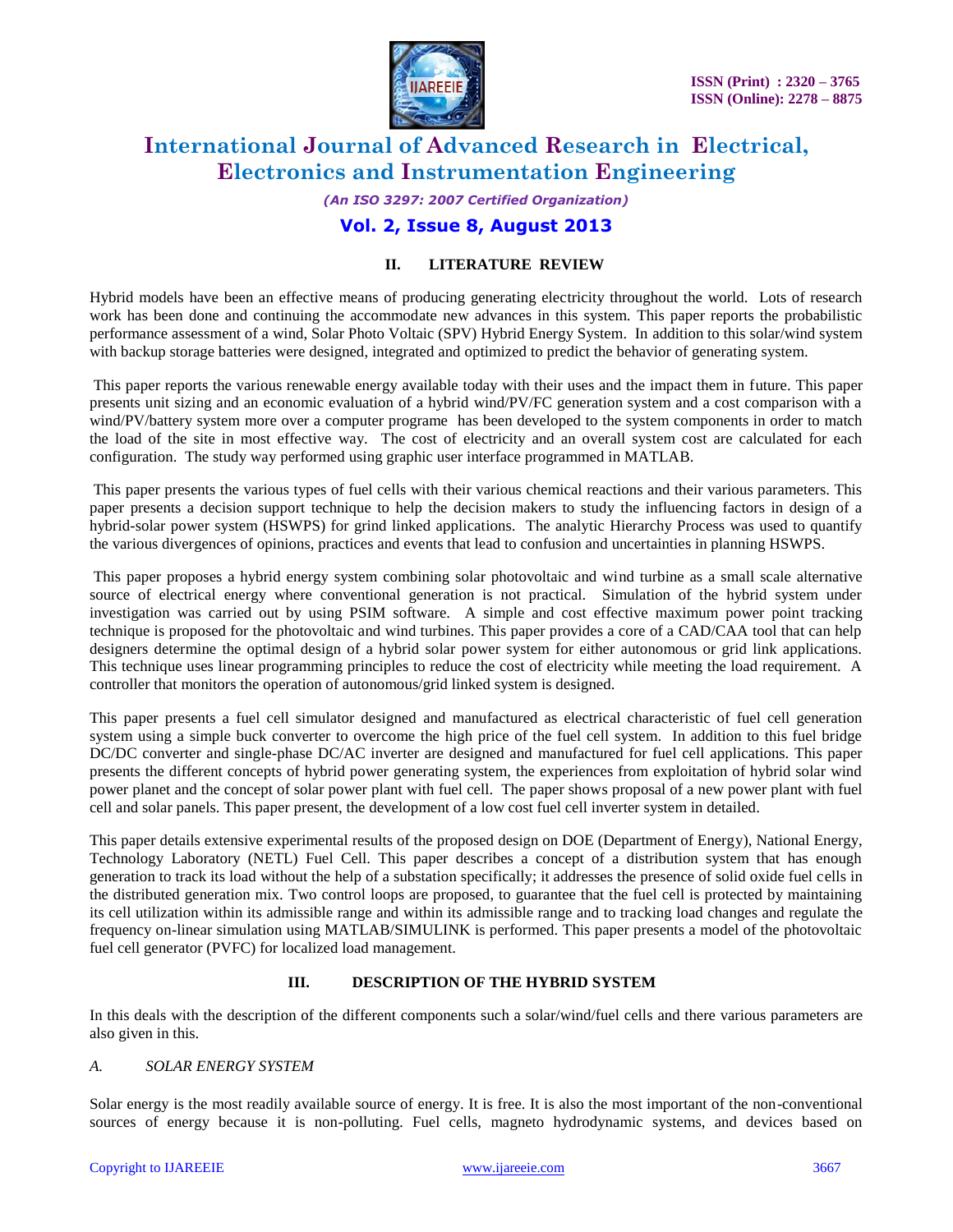

*(An ISO 3297: 2007 Certified Organization)*

### **Vol. 2, Issue 8, August 2013**

thermoelectric, thermo ionic and solar-electric conversion are all potentially useful nonconventional electricity sources. Each of these sources has its advocates for further development, but none more so than solar energy which capitalizes, perhaps, on the deep-rooted associations between man and sun to foster an image of bountiful power from a nondependable, nonpolluting and benign source. The potential of a solar-electric conversion is immense and the current research seeking to realize it involves studies on bioconversion, the wind, photovoltaic, oceans currents, and photo electrochemical. list all these methods can be designed to yield the electricity as the end product, if so desired, It is only though the photovoltaic effect that sunlight can be converted directly into electricity. This feature of directness of conversion has been largely responsible for making photovoltaic such a popular mode of generation of electricity.

Earth surface receives  $1.2x10^{17}$  W of power from sun. Energy supplied by the sun in one hour is almost equal to the amount energy required by the human population in one year most if the other source on renewable energy has their in sun. Renewable energy sources play an important role in electricity generation. Various renewable energy sources like wind, solar, geothermal, ocean thermal, and biomass can be used for generation of electricity and for meeting our daily energy needs. Energy from the sun is the best option for electricity generation as it is available everywhere and is free to harmness. On an average the sunshine hour in India is about 6hrs annually also the sun shine shines in India for about 9 months in a year. Electricity from the sun can be generated through the solar photovoltaic modules (SPV). The SPV comes in various power output to meet the load requirement. Solar Energy is a good choice for electric power generation. The solar energy is directly converted into electrical energy by solar photovoltaic module.

#### FIG- HOW SOLAR CELL GENERATE ELECTRICITY



Photovoltaic power units that are use today generally comprise a relative simple arrangement of solar cell array, blocking diode, storage battery or fuel cells (perhaps with overcharge protection) and a load. This arrangement is satisfactory for supplying small electrical load that have a reasonably predictable demand. The non uniformity of the local insulation is usually accounted for by simply sizing the power unit on the basis of likely worst-case conditions. Howe ever, the renewable and nonpolluting nature of the photovoltaic energy source makes its incorporation into larger electrical system highly desirable. The various components are

(a) Insolation**:** It is the amount of sun radiations coming on the earth, the insolation is dependent on the location and orientation of the solar cell array and provide an input energy to the system that has medium and long-term variations due to local climatologically conditions.

(b) Photovoltaic Arrays**:** The photovoltaic array is taken here to refer to the structure of panels (modules or sub arrays) that house and support the solar cells in a photovoltaic power system. For system designed for use under concentrated sunlight conditions the definitions includes the focusing and cooling apparatus also.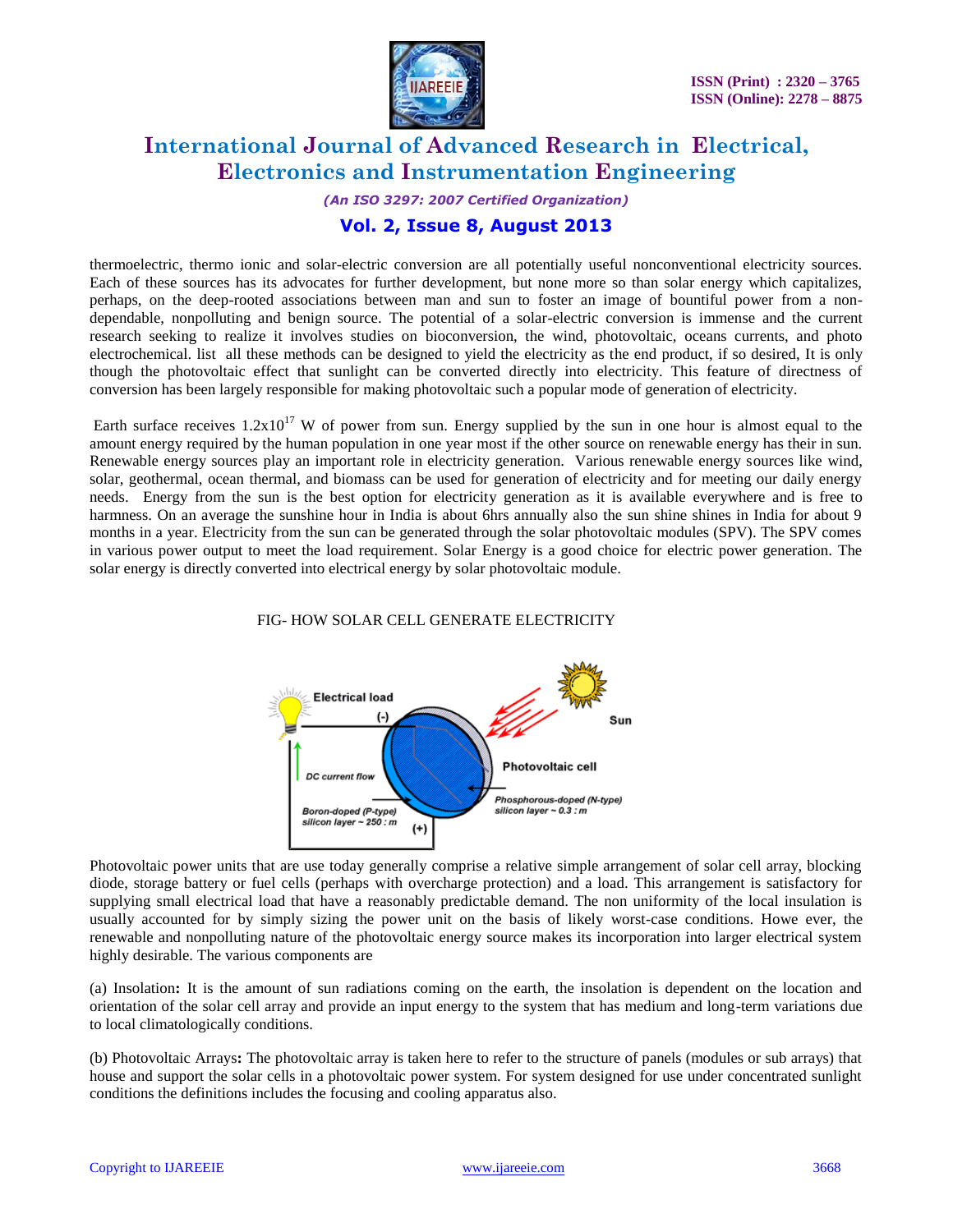

*(An ISO 3297: 2007 Certified Organization)*

### **Vol. 2, Issue 8, August 2013**

(c) Power Conditioning**:** For applications where photovoltaic power system are required to supply a predictable and small (less than few kilowatts)load ,a simple direct battery charge system is usually adequate.

(d) Energy Storage**:** Almost all the small , point of use photovoltaic power system that are in use today incorporate an energy storage element to provide during periods of inclement weather and at night. Storage via secondary batteries which provide a simple system having minimal environmental impact and needing little maintenance. The main technical factors over the past decade that have led to improved PV system performance include

- Improved PV module Cell manufacturing techniques and scale that have lowered PV module costs and resulted in higher module efficiency.
- In proved inverter performance (better efficiency, reliability, lower cost, improved protection and monitoring features).
- More effective application, design and integration of PV systems.
- Standardized interconnection requirements for grid interaction system.
- The Increased acceptance of Net Metering at Individual Utilities and by State and local governments.

Two most influential elements determining the cost of solar photovoltaic electricity are:

- i. Price per peak watt of PV modules
- ii. Conversion efficiency of modules expressed in W/M²

Modules today can be purchased for prices as low as about \$2.50 per watt under the best terms while the price of modules is a key component of the system cost, it is important to recognize that it represents only about 25-50% of the installed system cost. A second factor module power density affects the cost of the system through its impact on the installation labor and the remaining balance of system (BOS) costs. Higher cell efficiency (higher power density) results in less needed PV module area which reduces the cost of labor for installation, module shipping and handling costs, structural support costs, and inter module wiring costs., New crystalline PV technologies that improve efficiency among other things, eliminate the need for front – side metal grid lines and are achieving efficiencies approaching 20% of flat plate (nonconcentrator) modules. Many of the higher efficiency flat plate solar module products is use today have improve  $\&$  is used today have improved efficiency by a factor of 1.2 to 1.5. Photovoltaic devices use semiconductor materials such as silicon to convert sunlight to electricity. They contain no moving parts and produce no emissions while in operation extremely modular, photovoltaic devices can be used in small cells, panel and array. Photovoltaic system require little servicing or maintenance and have typical life time of about 20 years. The capital cost for photovoltaic panels have decreased from more than \$ 50/W in the early 1980 to about \$ 5/W today. Incorporating photovoltaic systems into roofing materials for generating power on building is another rapid growing area. Thermo photovoltaic uses the energy of heat, or infrared radiation to generate electricity, with the advantage that a generator can operate at night or when the sky is over cast, eliminating the need for batteries. Though it does need a fuel, such as natural gas to provide the heat using semi-conductors for conversion rather than conventional diesel generators result in higher fuel-to-electricity conversion efficiencies, modularity minimal pollutants, quiet operation and higher reliability. The maximum efficiency for the conversion of sunlight to electricity via the photovoltaic effect is around 30% and for unconcentrated sunlight conditions on earth the maximum solar power intensity is close to  $1 \text{kw/m}^2$ .

Power output from the PV array can be obtained by using the equation:

Ppv (t) = Ins (t)  $*$  A $*$ Eff(pv)

Where Ins (t) = insolation data at time t  $(kw/m^2)$ 

 $A = \text{area of single PV panel (m}^2)$ 

Effpv = overall efficiency of the PV panels and  $dc/dc$  converters.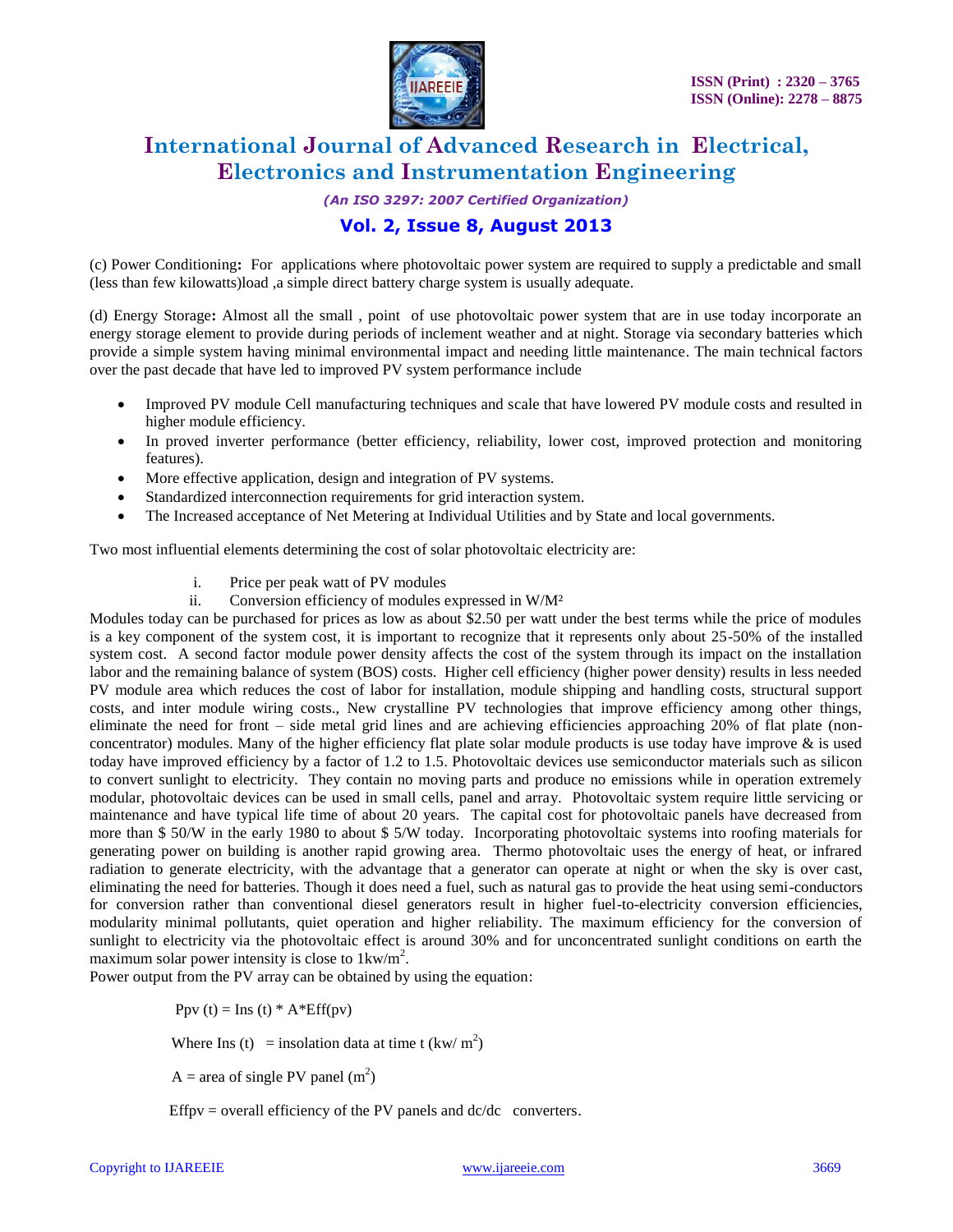

*(An ISO 3297: 2007 Certified Organization)*

### **Vol. 2, Issue 8, August 2013**

#### SOLAR CELL CHARACTERISTICS.

- The open circuit voltage of a single solar cell is approx 0.5V.
- Much higher voltage is required for practical application.
- Solar cells are connected in series to increase its open circuit voltage.



Variation of characteristics of solar module with change in the atmospheric conditions:

The graphs given below shows the variations between I-V and P-V for a typical PV module in varying insolations conditions –

The electrical characteristics of the PV module are generally represented by the current vs. voltage (I-V) and the current vs. power (P-V) curves. Figs. and show the (IV) and (P-V) characteristics of the used photovoltaic module at different solar illumination intensities.

The I– V characteristic of the PV module are

 $I = I_1 - IO (e^{q(V + IRs)/nKT} - 1)$ Where  $I_1$  = photo current  $I_0$  = diode saturation current  $R<sub>s</sub>$  = series current q = charge of electron  $k = c$  onstant  $T =$  temperature & N = number of PV Module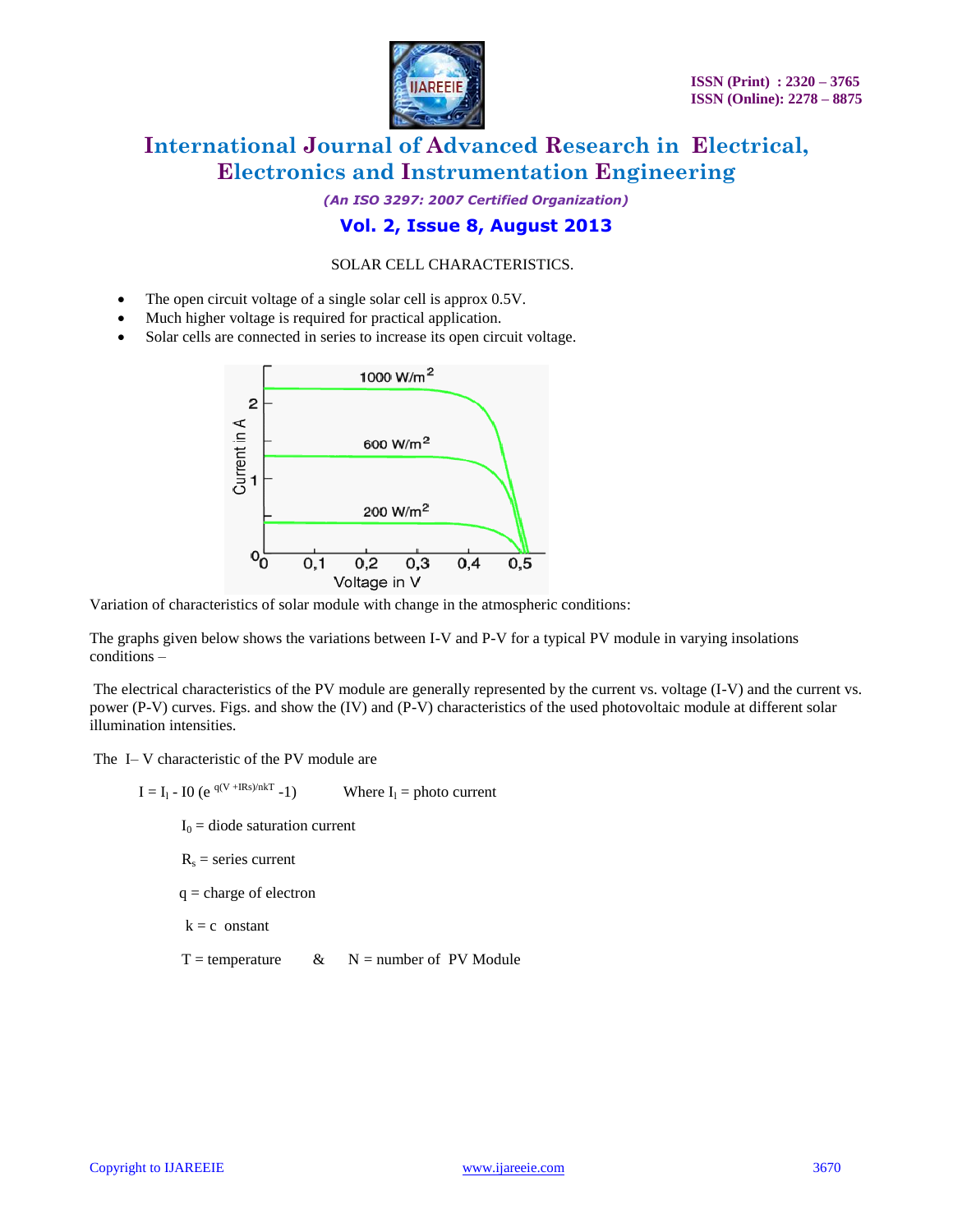

*(An ISO 3297: 2007 Certified Organization)*

### **Vol. 2, Issue 8, August 2013**

MATLAB PROGRAMMING OF SOLAR SYSTEM







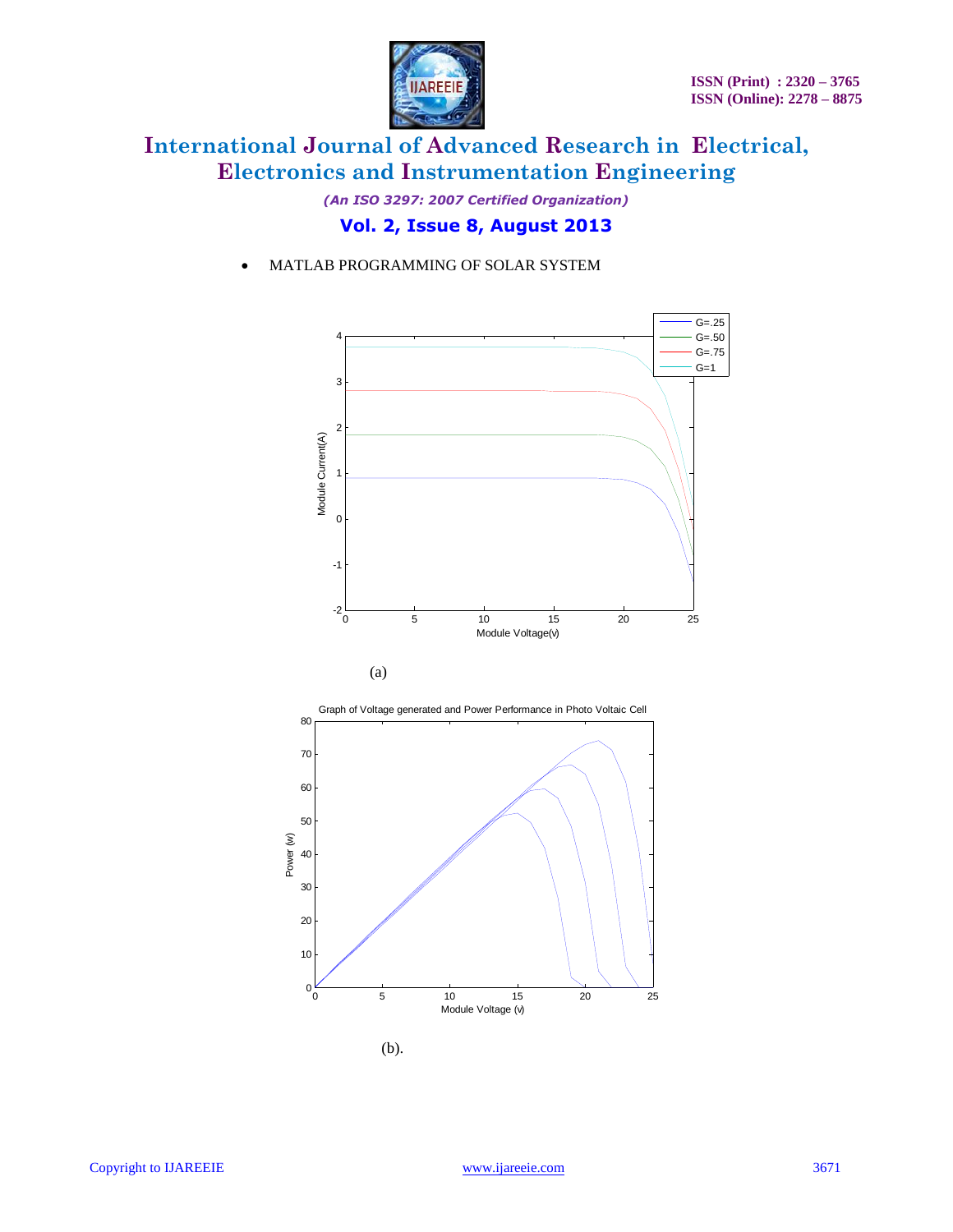

*(An ISO 3297: 2007 Certified Organization)*

### **Vol. 2, Issue 8, August 2013**

#### *B. WIND ENERGY SYSTEM*

Because wind energy has become the least expensive source of new renewable energy that is also compatible with environment preservation programs, many countries promote wind power technology by means of national programs and market incentives. The wind turbine captures the wind's kinetic energy in a rotor consisting of two or more blades mechanically coupled to an electrical to be used for system control.

The fundamental equation governing the mechanical power capture of the wind turbine rotor blades, which drives the electrical generator, is given by

Pwin (t) =  $1/2$  \* $\ell$ \* $A$ \*V (t) <sup>3</sup>\* Cp\*Effad Where  $\ell =$  air density (kg/m<sup>3</sup>)  $A = \text{area swept of rotor (m}^2)$  $V =$  wind speed  $(m/s)$ Effad = efficiency of the AC/DC Converter

The theoretical maximum value of the power coefficient Cp is 0.59 and it is often expressed as function of the rotor tipspeed to wind-speed ratio (*TSR*). *TSR* is defined as the linear speed of the rotor to the wind speed.

$$
TSR = \omega \Box R/V
$$

Where  $R$  and  $\omega \Box$  are the turbine radius and the angular speed, respectively. Whatever maximum value is attainable with a given wind turbine, it must be maintained constant at that value for the efficient capture of maximum wind power. Power is directly proportional to wind speed, as the wind speed increases the power delivered by a wind turbine also increases. If wind speed is between the rated wind speed and the furling speed of the wind turbine, the power output will be equal to the rated power of the turbine. Finally, if the wind speed is less than the cut-in speed or greater than the furling speed there will be no output power from the turbine.

#### MATLAB PROGRAMMING OF WIND TURBINE

(a) The graph for power generated by a wind turbine for single value of Cp is shown below.



(b) The graph for power generated by a wind turbine for different value of Cp is shown below.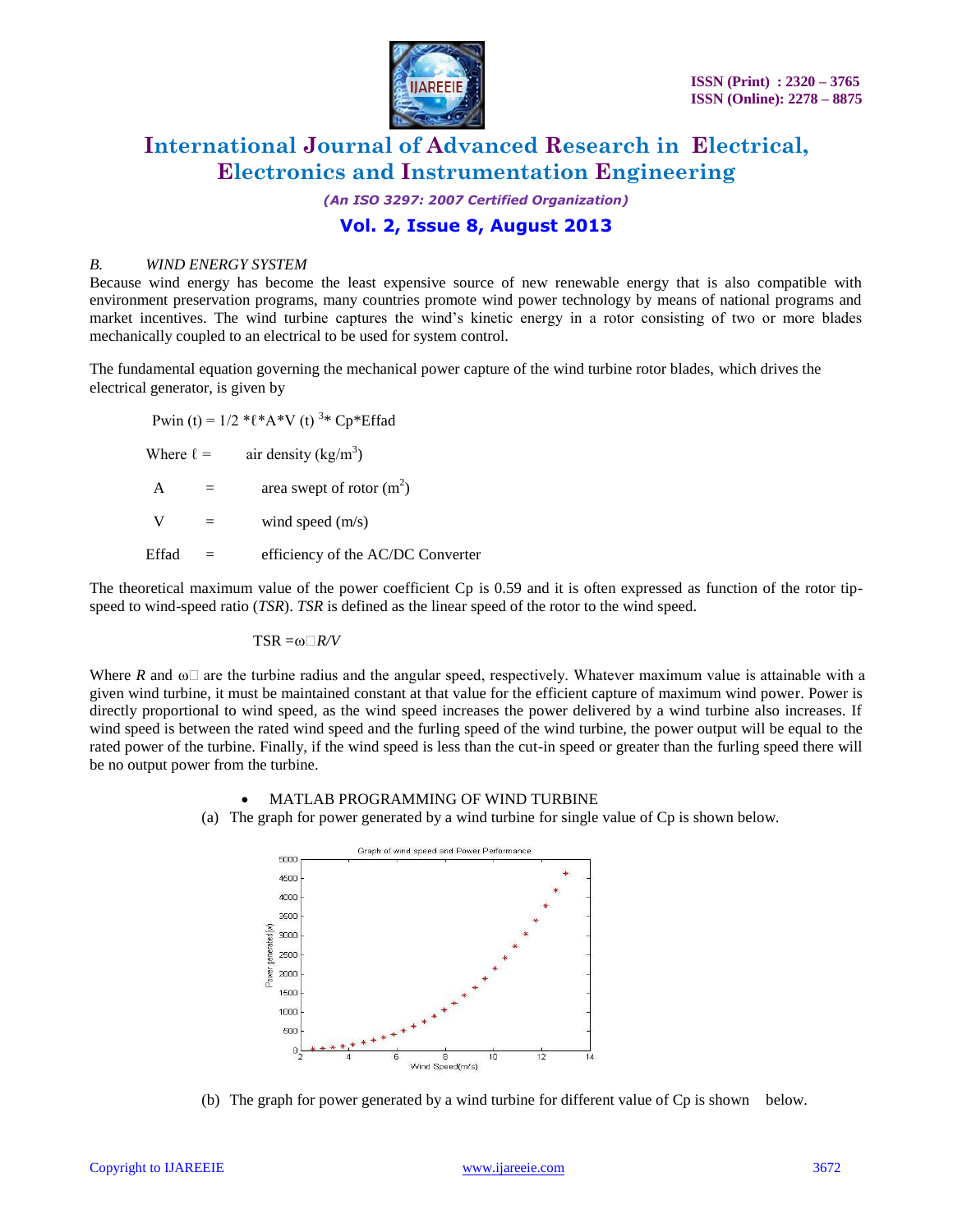

*(An ISO 3297: 2007 Certified Organization)*

**Vol. 2, Issue 8, August 2013**



#### *C. FUEL CELLS*

Hydrogen today is produced from natural gas from limited markets but it can be produced from renewable sources and promises substantial contributions to the global energy supplies in the long term. Hydrogen is most abundant element in the universe, the simplest chemical fuel (essentially a hydrocarbon without the carbon) that makes a highly efficient cleanburning energy carrier. It has the potential to fuel transportation vehicle with zero emissions, provide process heat for industrial process, supply domestic heat through co-generation, help produce electricity from (centralized or distributed power systems and provide a storage medium for electricity from renewable sources. Sir William Grove (1811-96), a British lawyer and amateur Scientist, developed the first fuel cell in 1839. The principle was discovered by accident during an electrolysis experiment.

When Sir William disconnected the battery from the electrolyser and connected the two electrodes together, he observed a current flowing in the opposite direction consuming the gases of hydrogen and oxygen. He called this device a gas battery. It consisted of platinum electrodes placed in test tubes of hydrogen and oxygen, immersed in a bath of dilute sulphuric acid. It generated voltage of about 1 V. However, due to problems of corrosion of the electrodes and instability of the materials grove fuel cell was not practical. In 1950s Bacon successfully produced the first practical fuel cell which was an alkaline version. It used an alkaline electrolyte (molten KOH) instead of dilute sulphuric acid. The electrode was constructed of porous sintered nickel powder so that the gases could diffuse through the electrodes to be in contact with aqueous electrolyte on the other side of the electrode. This greatly increased the contact area contact b/w the electrodes, the gases and the electrolyte. Thus, increasing the power density of the fuel cell more over nickel was less expensive than platinum.

A fuel cell is an electrochemical device that converts chemical energy directly into electrical energy. Like a battery, a fuel cell consists of a pair of electrodes and an electrolyte. Unlike a battery, the species consumed during the electro chemical reactions are continuously replenished so that there is never a heed to recharge the cell. A fuel visually hydrogen is supplied to the full cell anode. At the anode, the fuel is oxidized yielding electrons, which travel through the external circuit. At the Cathode, the oxidant is reduced, consuming electrodes from the external circuit. Ions travel through the electrolyte to balance the flow of electrons through the external circuit. The anode and cathode reactions and the composition and direction of flow of the mobile ion vary with the type of fuel cell.

#### Applications of Fuel Cells:

Fuel cells have been used extensively and successfully in spacecraft and now efforts are on to commercialize the fuel cell. They have a wide range of applications which are listed below.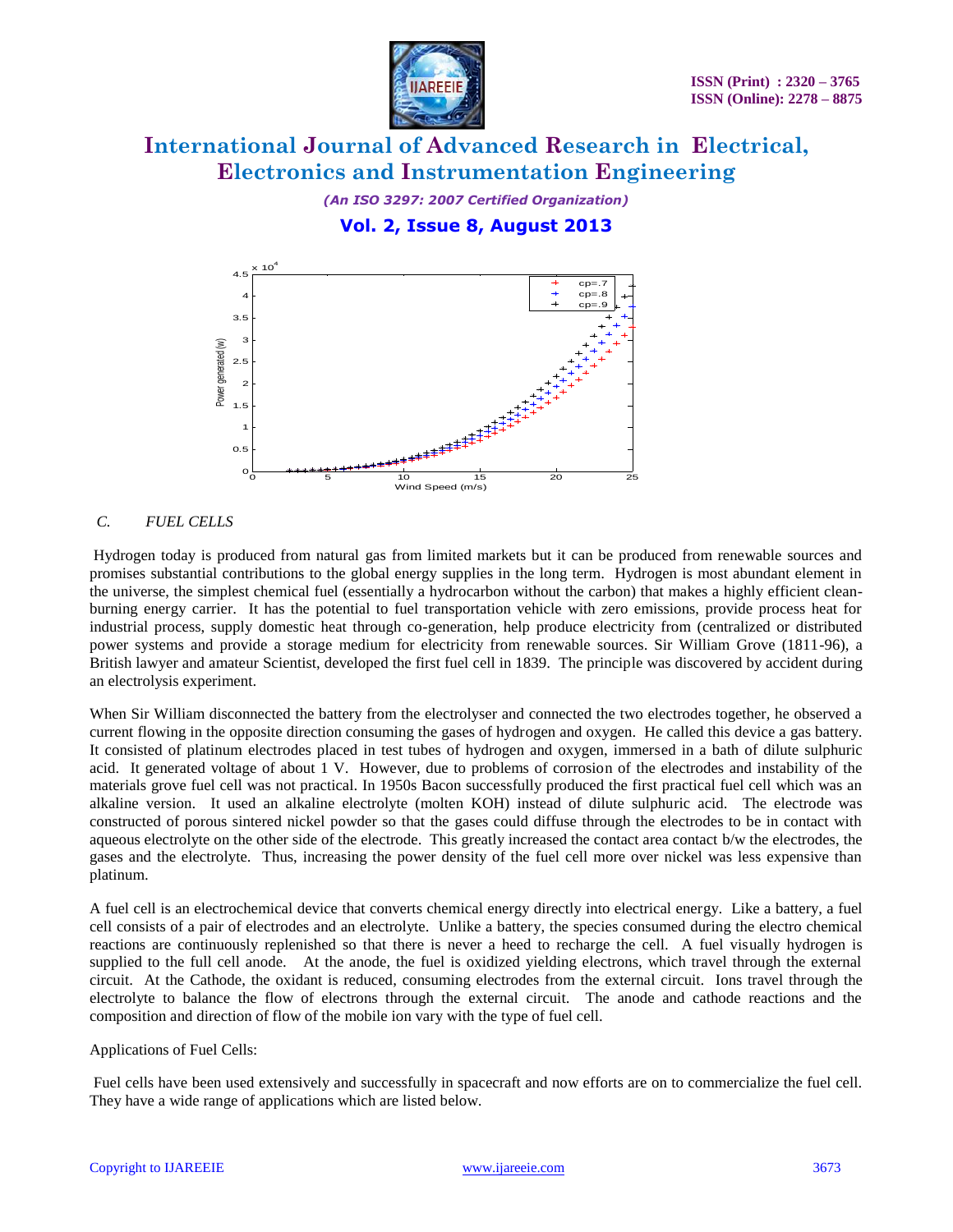

*(An ISO 3297: 2007 Certified Organization)*

### **Vol. 2, Issue 8, August 2013**

i. Stationary power

- Power generating stations
- Auxiliary units
- Distributed power generation
- Residential use as combined heat and power (CHP) generating station
- ii. Transportation
	- Buses and car
	- Airport intra terminal vehicles

iii. Portable electronics

- Laptop
- Cellular phones

Working of a Typical Fuel Cell:

Fuel cell is an electrochemical device that continuously converts the chemical energy of a fuel and oxidant into electrical energy and heat as long as the fuel and oxidant are supplied to the electrodes. A fuel cell is similar to a battery as it operates on the electrochemical energy conversion principle but there is an important difference a fuel electrochemical battery, but runs on a continuous supply of fuel. This makes it similar to engines, but unlike engines it does not combust the fuel giving out gases, it galvanic ally burns the fuel and the output is water. However, the efficiency of a heat engine is limited by the Carnot efficiency but since a fuel cell works on an eletrochemical principle it is not similarly limited and thus can achieve efficiency higher than a heat engine. Thus, a fuel cell achieves the continuous energy transformation from chemical to electrical form with very low pollution and high efficiency making it an excellent choice for power generation. A fuel cell consists of a fuel electrode (anode) and an oxidant electrode (cathode), separated by an ion-conducting electrolyte as shown in fig.

FIG - CONSTRUCTION OF A TYPICAL FUEL CELL



The electrodes are connected externally through a load, thus completing the electronic - ionic circuit. A basic fuel cell with hydrogen as the fuel and oxygen as the oxidant is considered. The hydrogen is ionized at the anode to give hydrogen ions and electrons. The electrolyte allows only the ionic flow and resists the electronic flow. Hence the electrons flow through the electrical circuit and reach the cathode after supplying power to the load whereas the hydrogen ions flow through the electrolyte to reach the cathode. Oxygen at the cathode reacts with the electrons and the hydrogen ions to form water. The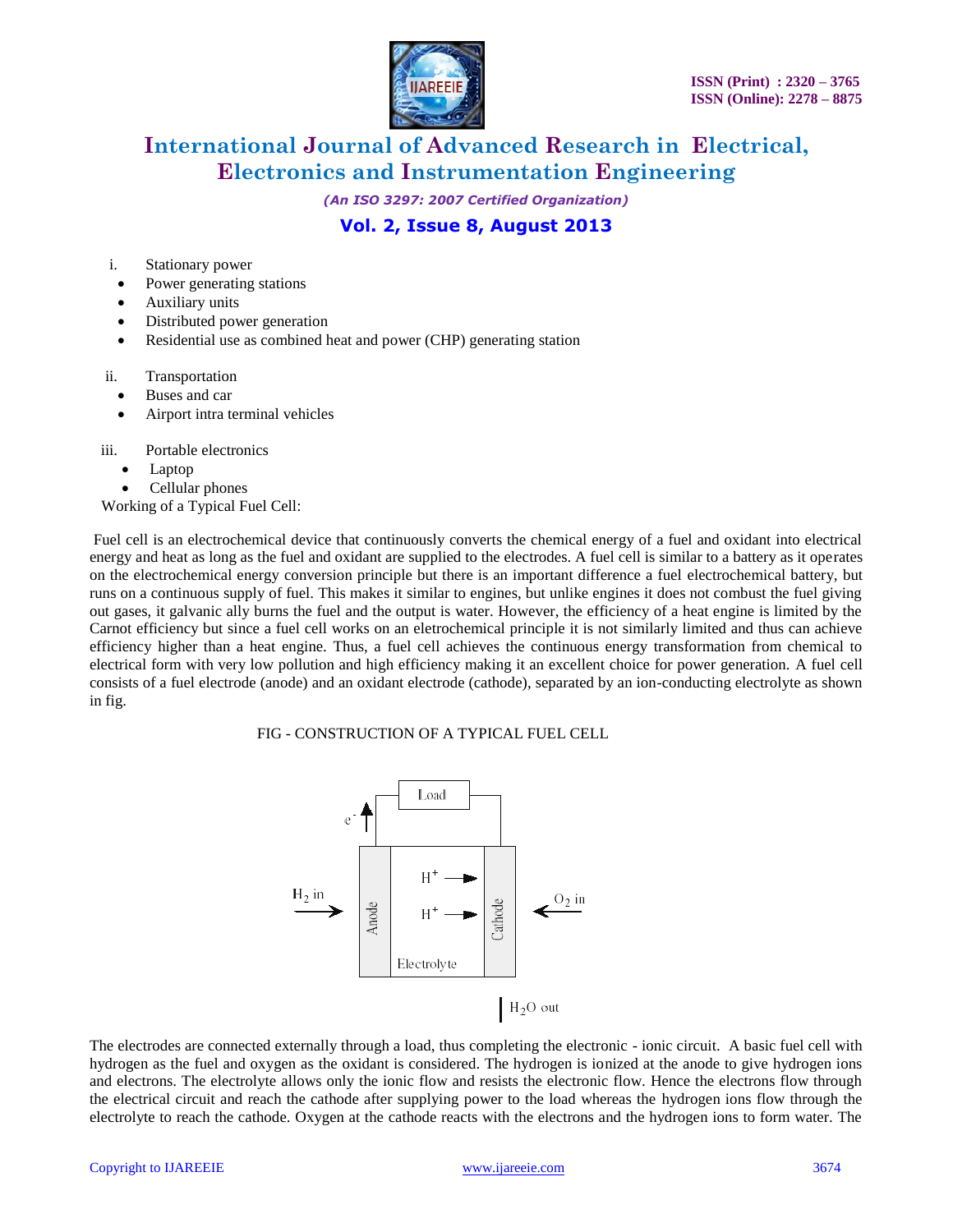

*(An ISO 3297: 2007 Certified Organization)*

### **Vol. 2, Issue 8, August 2013**

overall reaction is the sum of the anodic and the cathode reactions producing water. In high temperature fuel cells, the ionic carriers are carbonate ions for molten carbonate electrolyte fuel cells and oxide ions in the case of solid oxide fuel cells.

#### MATLAB PROGRAMMING OF FUEL CELL

The graph of voltage generated and power performance in fuel cell shown below.





The escalation in electrical energy costs associated with fossil and nuclear fuels, and enhanced public awareness of potential environmental impacts of conventional energy systems has created an increased interest in the development and utilization of alternate sources. Photo voltaic and wind energy are being increasable recognized as cost effective generation sources in small isolated power systems. A realistic cost benefit analysis requires evaluation models that recognize the highly erratic nature of these energy sources while maintaining the chronology and inter dependence of the random variables inherent in them. Currently we can observe very fast development of new electrical power sources called renewable sources. These sources are environmentally friendly and use primary energy carriers like solar, wind and water flow, biogas, biomass etc.

The sources mentioned above can be splitted into two groups: controlled sources and uncontrolled sources. As controlled sources authors mean primary energy sources giving possibility to control electrical power production, for example coal. It is obvious that power production of uncontrolled sources is unpredictable and human independent. Solar and wind power plants are uncontrolled sources. The escalation in costs and environmental concerns involving conventional electric energy sources has increased interest in renewable energy sources. Wind, Solar PV and Biomass power generations are viable options for future power generation. Besides being pollution free, they are free recurring costs. They also offer power supply solutions for remote areas, not accessible by the grid supply. Today, around 30,000 wind turbines and more than 1, 00,000 off-grid Solar PV systems are installed all over the world. Hybrid systems can address limitations in terms of –

- 1. Fuel Flexibility
- 2. Efficiency
- 3. Reliability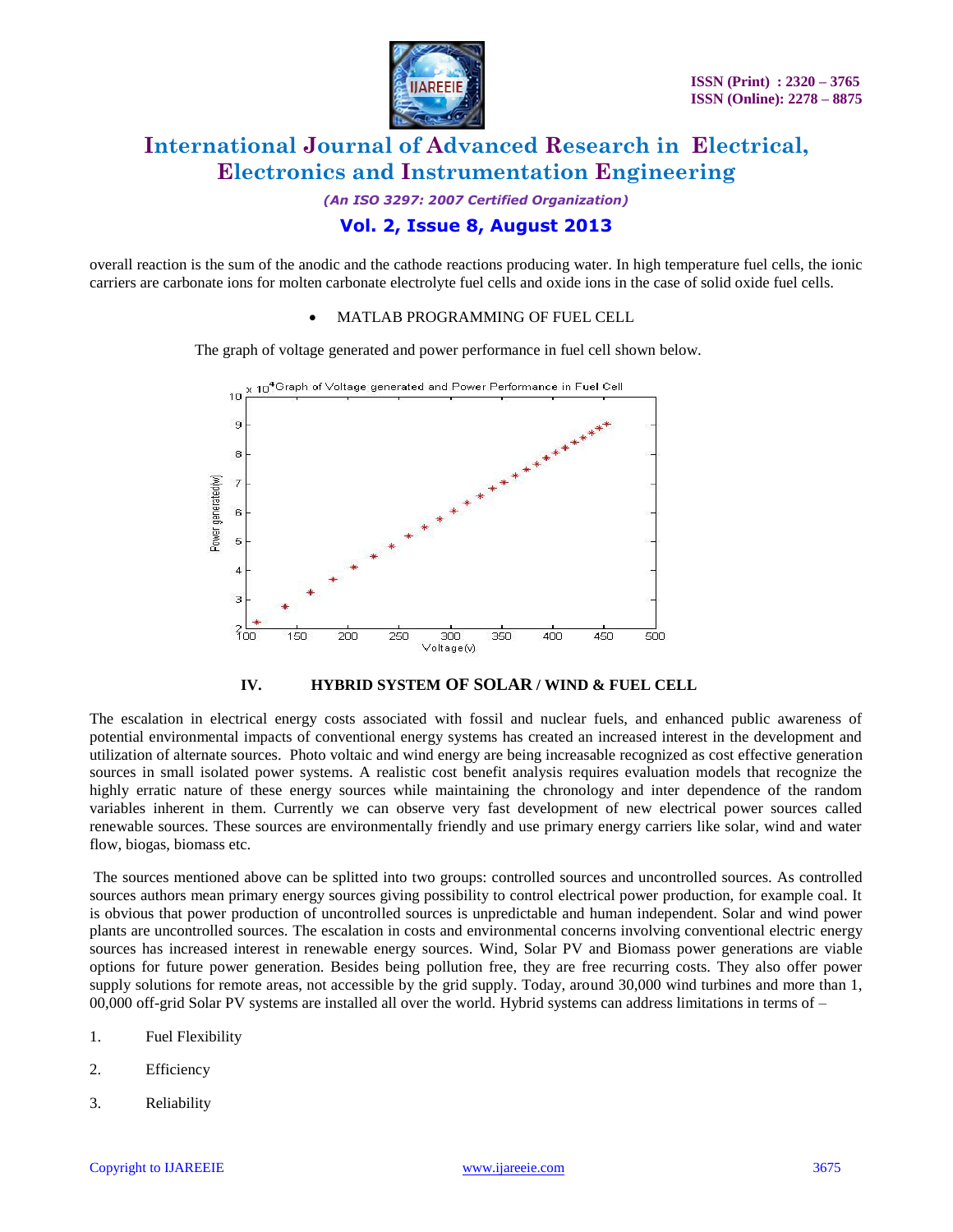

*(An ISO 3297: 2007 Certified Organization)*

### **Vol. 2, Issue 8, August 2013**

#### 4. Emissions

- 5. Economics
- The hybrid system of solar/wind/FC is environmental friendly.
- There are no harmful gases emitted in this hybrid system.
- Uses conventional energy resources.
- Need of the hour to use conventional energy resources.
- Efficient way of supplying electricity.
- Wind speed and sun shine is different in different parts of the world.

As the wind does not blow all the time nor does the sun shine all the time, solar and wind power alone are poor power sources. Hybridizing solar and wind power sources together with storage fuel cell to cover the periods of time without sun or wind provides a realistic form of power generation. Land is a scarce resource in India and per capital land availability is low. Dedication of land area for exclusive installation of solar arrays might have to compete with other necessities that require land. The amount of land required for utility-scale solar power plants—currently approximately  $1 \text{ km}^2$  for every 20–60 megawatts (MW) generated could pose a strain on India's available land resource. The architecture more suitable for most of India would be a highly distributed set of individual rooftop power generation systems, all connected via a local grid. However, erecting such an infrastructure, which does not enjoy the economies of scale possible in mass, utility-scale, solar panel deployment, needs the market price of solar technology deployment to substantially decline, so that it attracts the individual and average family size household consumer.

That might be possible in the future, because PV is projected to continue its current cost reductions for the next decades and be able to compete with fossil fuel. Some noted think-tanks recommend that India should adopt a policy of developing solar power as a dominant component of the renewable energy mix, since being a densely populated in the sunny tropical belt, the subcontinent has the ideal combination of both high solar insolation and therefore a big potential consumer base density. In one of the analyzed scenarios, India can make renewable resources such as solar the backbone of its economy by 2050, reining in its long-term carbon emissions without compromising its economic growth potential.

According to a 2011 report by BRIDGE TO INDIA and GTM Research, India is facing a perfect storm of factors that will drive solar photovoltaic (PV) adoption at a "furious pace over the next five years and beyond". The falling prices of PV panels mostly from China but also from the U.S., has coincided with the growing cost of grid power in India. Government support and ample solar resources have also helped to increase solar adoption, but perhaps the biggest factor has been need. India, "as a growing economy with a surging middle class, is now facing a severe electricity deficit that often runs between 10 and 13 percent of daily Presently the stand alone solar photovoltaic and wind energy systems are promoted around the global on a comparatively larger scale. These independent systems cannot provide continuous source of energy, as they are seasonal. The standalone solar photovoltaic energy system cannot provide reliable power during non-sunny days. The standalone wind system cannot meet the constant load demands due to significant fluctuations in the magnitude of wind speeds throughout the year. Therefore, energy storage systems will be required for each of these systems in order to satisfy the power demands. Usually storage

System is expensive and the size has to be reduced to a minimum possible for the renewable energy system to be cost effective. Hybrid power systems can also be used to reduce energy storage requirements. By integrating and optimizing the solar photovoltaic and wind systems, the reliability of the systems can be improved and the unit cost of power can be minimized. In India the Solar-Wind Hybrid power plants are technically approved by the Ministry of New and Renewable Energy (MNRE). These WIND – SOLAR HYBRID power plants generate electricity and can be an alternate source for the costly diesel generators which are run during the power cuts and also in locations where continuous EB supply is not available. The Returns on Investment (ROI) of these projects are very less and also with the Central Financial Assistance provided by the governments it is much faster. With these systems we can generate, store and use the power as and when required and also for rural electrification.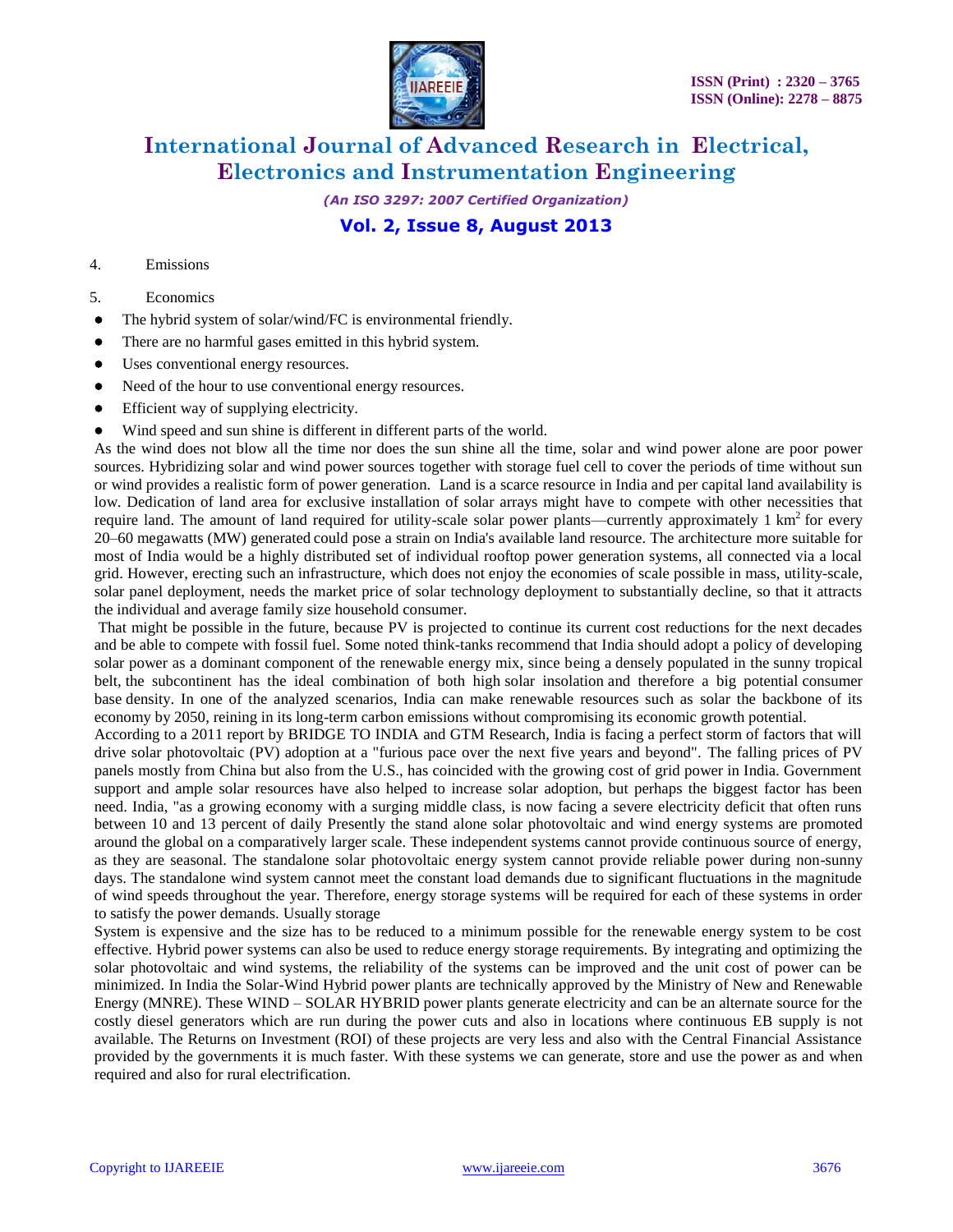

*(An ISO 3297: 2007 Certified Organization)*

### **Vol. 2, Issue 8, August 2013**

#### WIND/PV/FUEL CELL POWER GENERATION SYSTEM



#### MATLAB PROGRAMMING OF HYBRID SYSTEM WITH USING FUEL CELL

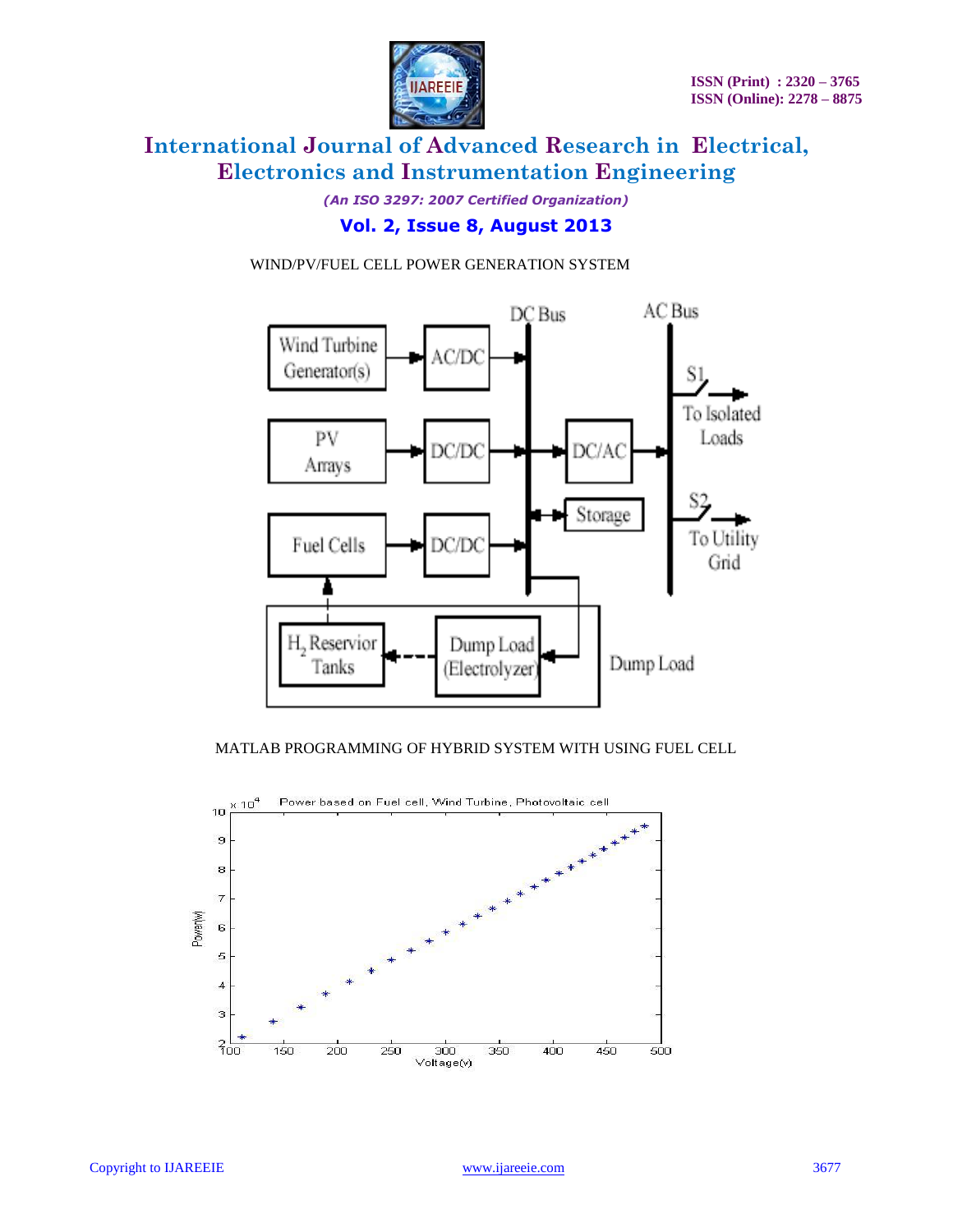

*(An ISO 3297: 2007 Certified Organization)*

### **Vol. 2, Issue 8, August 2013**

#### MATLAB PROGRAMMING OF HYBRID SYSTEM WITH USING BATTARY





Obviously, a complete hybrid power system of this nature may be too expensive and too labor intensive for many Industrial Technology Departments. In this hybrid system with using fuel cell is more efficiency, long life and cheapest compare to hybrid system with using battery. The enhancements to instruction, especially in making electrical power measurements more physical, intuitive, and real-world are substantial and the costs and labor involved in some adaptation of the ideas in this paper to a smaller scale setup are reasonable. The use of solar/wind  $&$  FC hybrid power generation is an especially vivid and relevant choice for as these are power sources of technological, political, and economic importance in their state. In other places, other power sources could be used. For example hybrid combinations of wind power, solar power, geothermal power, hydroelectric power, tidal power, biomass generated power, power from incineration of solid wastes, and many other technologies could be considered depending on local interests and resources. The key element of this test bed concept presented in this paper are two or more renewable power sources connected to a power grid with complex electrical interactions.

#### **REFERENCES**

- [1] Stanley R. Bull, "Renewable Energy Today and Tomorrow", Proceedings of the IEEE, vol. 89, no. 8, pp. 316-381, August 2001.
- [2] D.B. Nelson, M.H. Nehrir and C. Wang, "Unit Sizing of Stand Alone Hybrid
- Wind/PV/Fuel Cell Power Generation System".<br>
[3] M.A. Laughton, "Fuel Cells", Engineering Science
- [3] M.A. Laughton, "Fuel Cells", Engineering Science and Education Journal, February 2002.<br>
[4] R.Chedid & H. Akiki, "A decision Support Technique for the Design of Hybrid Solar-
- R.Chedid & H. Akiki, "A decision Support Technique for the Design of Hybrid Solar-Wind Power System", IEEE Transaction of Energy Conversion Vol. 13, No.1,pp. 154-176, March 1998.
- [5] Nabil A. Ahmed & Masafumi Miyatake, "A Stand-Alone Hybrid Generation System Combining Solar Photovoltic and Wind Turbine with Simple Maximum power Point Tracking Control".
- [6] Riad Chedid & Safur Rahman, "Unit Sizing and Control of Hybrid Wind Solar Power Systems", IEEE Transaction of Energy Con version, Vol. 12, No. 1, March 1997.
- [7] Tae -Wonlee, Sung -Hokim, Yong-Ho Yoon, Su-Jin Jang and Chung-Yuen Won, "A 3 KW Fuel Cell Generation System using the Fuel Cell Simulator"
- [8] Jozef Paska, Piot & Biczel, Mariusz Klos, "Experience with Hybrid Power Generating System".
- [9] Rajesh Gopinath, Sangsun Kim, Jae-Hong Habn, Mathew Webster, Jon Burghardt, Steven Campbell, Douglas Becker, Prasad Engeti, Maark Yeary, Jo Howze, "Development of a Low Cost Fuel Cell Inverter System with DSP Control".
- [10] Kourash Sedghisigarchi & Ali Fellachi, "Impact of Fuel Cells on Load Frequency Control in Power Distribution Systems", IEEE Transaction of Energy Conversion Vol. 21, No.1, pp. 547-564, March 2006.